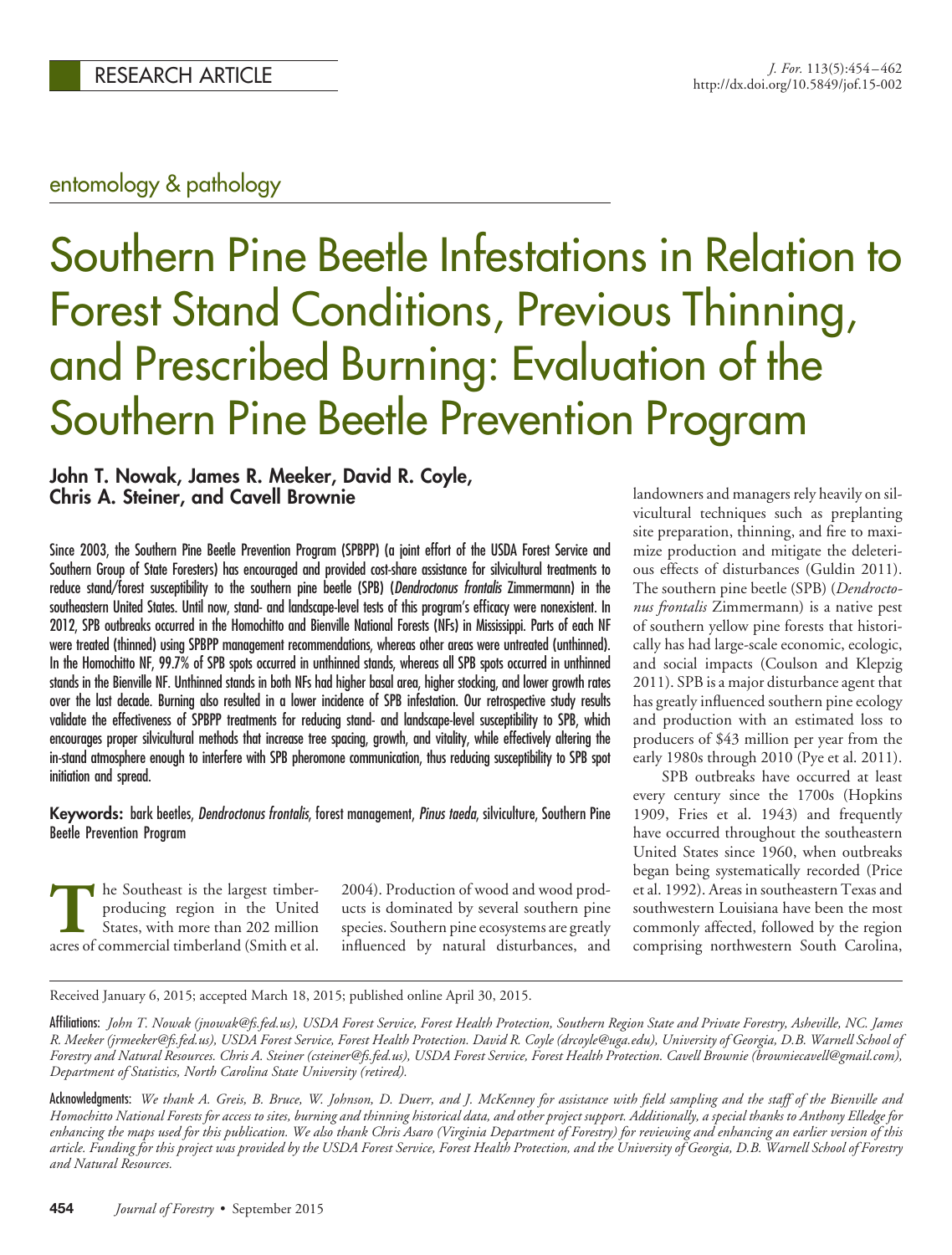southwestern North Carolina, and extreme northeastern Georgia. Other areas in Alabama, Arkansas, Florida, Mississippi, Tennessee, and Virginia have all experienced SPB outbreaks, but at a lower frequency (Price et al. 1992). Major regionwide outbreaks occurred in the mid- to late 1970s and mid-1980s and 1990s. The last major multistate outbreak occurred from 1998 to 2002 in the southern Appalachian Mountains and affected more than 1 million acres of forest in five states at an estimated economic loss of more than \$1 billion (Clarke and Nowak 2009). Such has been its importance that two comprehensive volumes have been dedicated to its biology, ecology, and management (Thatcher et al. 1980, Coulson and Klepzig 2011).

SPB can mass attack and kill live, healthy trees, and all pine species within the SPB's range are susceptible (Hain et al. 2011). Loblolly (*Pinus taeda* Linnaeus), Virginia (*Pinus virginiana* Miller) and shortleaf (*Pinus echinata* Miller) are preferred hosts in the southeastern United States, but longleaf (*Pinus palustris* Miller), slash (*Pinus elliottii* Engelmann), and Table Mountain (*Pinus pungens* Lambert) pine are also susceptible (Lafon and Kutac 2003, Veysey et al. 2003, Pureswaran et al. 2006, Martinson et al. 2007). SPB biology and ecology are well documented (Clarke and Nowak 2009, Hain et al. 2011, Sullivan 2011, and references therein). Adults choose host trees based on visual and chemical cues and can quickly overwhelm a tree's natural defenses. Up to seven generations can occur annually, and dispersal is largely dictated by semiochemicals. Brood development takes place within the cambium and inner bark. Vigorously growing trees can withstand low levels of SPB pressure, but even healthy trees can be overwhelmed by large beetle populations (Franceschi et al. 2005). The SPB has both latent (i.e., low-level) and outbreak population phases, which are governed primarily by local environmental and host conditions (Mawby et al. 1989).

Proper forest management has long been considered the most effective means of mitigating future impacts from this beetle (Guldin 2011). Stands with poor soils, increased susceptibility to drought, or highly susceptible tree species, and overstocked stands are at the greatest risk of SPB infestation (Lorio 1968, Lorio et al. 1982, Mason et al. 1985, Gan 2004, Birt 2011). Forest managers and forest health specialists often recommend prevention of outbreak popula-

tions and creation of forest conditions that lessen impacts once outbreaks occur (Belanger et al. 1993, Clarke 2003). Stand density is thought to be one of the most critical factors in determining the chances of SPB spot initiation and expansion within a stand. For overstocked stands (which, in general, are inherently stressed) a finite amount of sunlight, water, and nutrients are available in a given area. Thinning is particularly effective at reducing stand susceptibility to SPB (Nebeker and Hodges 1983, Burkhart et al. 1986, Brown et al. 1987, Schowalter and Turchin 1993), as it reduces stem density while simultaneously increasing tree vigor and growth rates (Haywood 2005). Thinning also increases air flow within a stand, which could result in dispersion, dilution, and disruption of SPB-mediated semiochemical pheromone plumes (Thistle et al. 2004). It is widely recommended that stands with a density greater than  $120 \text{ ft}^2$  of basal area per acre should be thinned to less than 80 ft<sup>2</sup> per acre (Belanger and Malac 1980, Nowak et al. 2008).

The Southern Pine Beetle Prevention Program (SPBPP) began in 2003 with the goal of supporting the reduction of pine stand susceptibility to SPB through various silvicultural methods or the restoration of sites with less-susceptible pine species (Nowak et al. 2008). The SPBPP has helped treat more than 1.2 million acres in the southeastern United States<sup>1</sup> and has been widely hailed as a highly successful federal program for forest pest management in the United States.<sup>2</sup> A SPB outbreak in Mississippi, USA, in 2012 provided an opportunity to evaluate the efficacy of silvicultural

treatments for SPB management at the landscape and stand levels. We hypothesized that SPB spots would be less likely to occur in thinned than in unthinned stands across a forested landscape. At the stand scale, we hypothesized that thinned stands would have smaller spots that were more likely to collapse without suppression treatment than unthinned stands. The outbreak also gave us the opportunity to examine SPB activity in unburned versus prescribed burned stands.

# **Methods**

## **Study Area**

In 2012 and 2013, we evaluated stands in the Bienville and Homochitto National Forests in Mississippi, USA (Figure 1). The Bienville National Forest (hereafter called BNF) contains more than 178,500 acres and is located in Jasper, Newton, Scott, and Smith counties in central Mississippi (32°17' N and 89°30' W). Mean annual temperature is 63.7° F with annual precipitation of nearly 60 inches. The Homochitto National Forest (hereafter called HNF) contains more than 191,800 acres and is located in Adams, Amite, Copiah, Franklin, Jefferson, Lincoln, and Wilkinson counties in southwestern Mississippi (31°30' N and 90°59' W). Mean annual temperature is 65.8° F with annual precipitation of nearly 66 in. The BNF and HNF are part of the southeastern mixed forest ecoregion and are composed of the loblolly-longleaf-shortleaf pine, oak-pine, and oak-hickory forest types. Forests were dominated by pine (*Pinus* spp.) and oak (*Quercus* spp.) and also contain spe-

# Management and Policy Implications

This study shows that thinning and prescribed fire can protect stands on a landscape scale from low to high levels of southern pine beetle (SPB) infestations. Thinning is a recommended practice for reducing SPB impacts, and this study validates that recommendation. Prescribed burning to reduce understory competition has been allowed under the Southern Pine Beetle Protection Program (SPBPP) but is considered by some forest health specialists and forest managers to have at least short-term negative impacts on tree susceptibility to SPB. In this retrospective study, stands with more recent and more frequent prescribed fire had a significantly lower incidence of SPB infestation. This result, while unexpected, confirms that stands with frequent low-intensity fire, lower basal area, and more open growing conditions are more resilient to forest disturbance factors such as SPB. Based on these results, there will be an increased focus on burning through the SPBPP to reduce dense understory competition and promote open stand conditions, especially in conjunction with thinning to reduce stand basal area. The SPBPP is now in its 12th year of working with state forestry agencies, private landowners, and national forests to improve the resiliency of southern forests through an "all lands approach" on more than 1.2 million acres of forestland.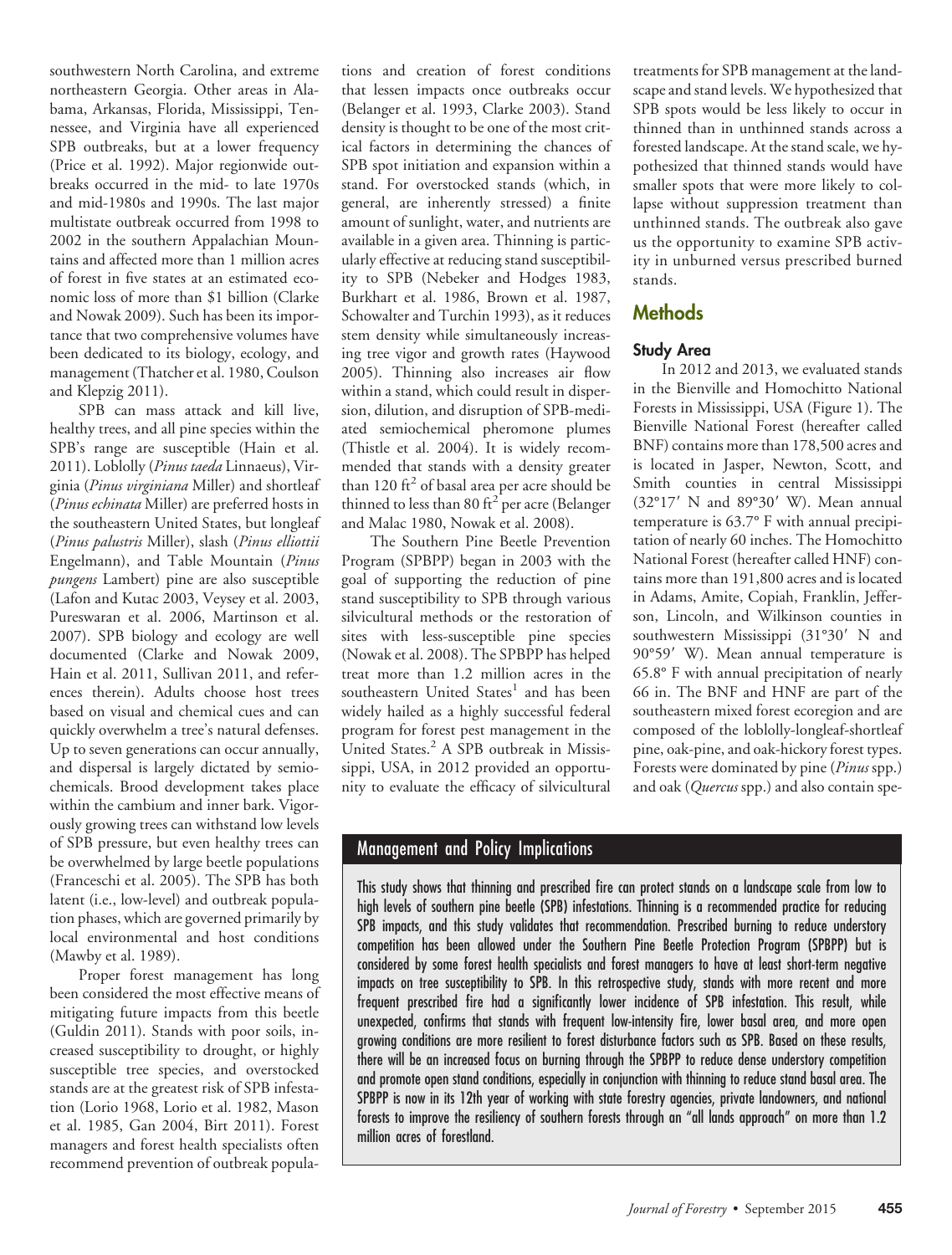

**Figure 1. BNF (A) and HNF (B) showing all loblolly pine stands <45 years old that were either thinned with no SPB (green), thinned with SPB (orange), unthinned with no SPB (yellow), and unthinned with SPB (red) after an SPB outbreak in 2012. Within each NF, black dots represent SPB spots.**

cies such as tulip poplar (*Liriodendron tulipifera* Linnaeus), sweetgum (*Liquidambar styraciflua* Linnaeus), tupelo (*Nyssa sylvatica* Marshall), hickory (*Carya* spp.), cherry (*Prunus* spp.), and magnolia (*Magnolia* spp.). Understory flora includes sassafras (*Sassafras albidum* [Nuttall] Nees), blackberry (*Rubus* spp.), catbrier (*Smilax* spp.), grapevines (*Vitis* spp.), and other grasses and ferns.

#### **Study Design**

Stands chosen and sampled for this study included the entire population of stands (on both national forests [NFs]) designated as loblolly pine forest type (and management

type), 45 years old (i.e., the primary stand type targeted by the SPBPP). This particular subset of stand conditions was chosen because it also highlights areas where SPB problems were most prevalent. Our stand categories (treatments) were (1) unthinned, with a SPB spot, (2) unthinned, without a SPB spot, (3) thinned (either commercially or precommercially) during the last 6 years  $(2006 - 2011)$ , without a SPB spot, and  $(4)$ thinned within the last 6 years, with a SPB spot. The BNF and HNF were each divided into five sampling blocks that represented different geographic areas of each NF. Stands in categories 1–3 were represented in each sampling block; however, thinned

stands with SPB spots were practically nonexistent, thus preventing further stand-level analysis of this treatment.

#### **Landscape-Level Treatment Evaluation**

Using the Southern Pine Beetle Information System (SPBIS) database, the Field Sampled Vegetation (FSVeg) database, the US Department of Agriculture (USDA) Forest Service Activity Tracking System (FACTS), and forest geographic information system (GIS) data, we obtained the following information from each stand: the number, size (to the nearest 0.1 acre), and treatment of SPB spots; the stand age, size (acres), condition, and site index; and the year and type of thinning. We obtained stand burn history (i.e., the frequency and timing of prescribed burns occurring during the last 6 years) from local USDA Forest Service records.

We conducted landscape-level assessments of SPB activity among different stand types and ages and, in particular, provided a landscape perspective for comparisons among thinned and unthinned stands. Integrating these stand data with documented SPB spot data from the 2012 outbreak, across each NF, also provided setting and context to the nature and scope of SPB activity. This type of landscape assessment provided a forestwide quantification of what and how much was affected by SPB in both absolute and relative terms, as well as insight into what is susceptible and most at risk of SPB on both NFs. In addition, the broader assessment points toward those forest conditions more likely to require spot suppression measures and how much and where future management might be directed to prevent or mitigate risk of SPB.

To test the null hypothesis that SPB occurrence was the same for thinned and unthinned stands, a  $2 \times 2$  contingency table was constructed with all stands classified according to thinning status and the presence of SPB for each NF (1,160 and 946 stands total in BNF and HNF, respectively). Fisher's exact test was carried out separately for each NF, and a Cochran-Mantel-Haenszel test for general association (controlling for forest) was applied to data from both NFs combined. SAS statistical software (SAS Institute, Inc., Cary, NC) was used for this and all subsequent analyses.

Fisher's exact test was also used to test the null hypothesis that SPB presence in a stand was as likely for stands that have been burned as for stands that were never burned.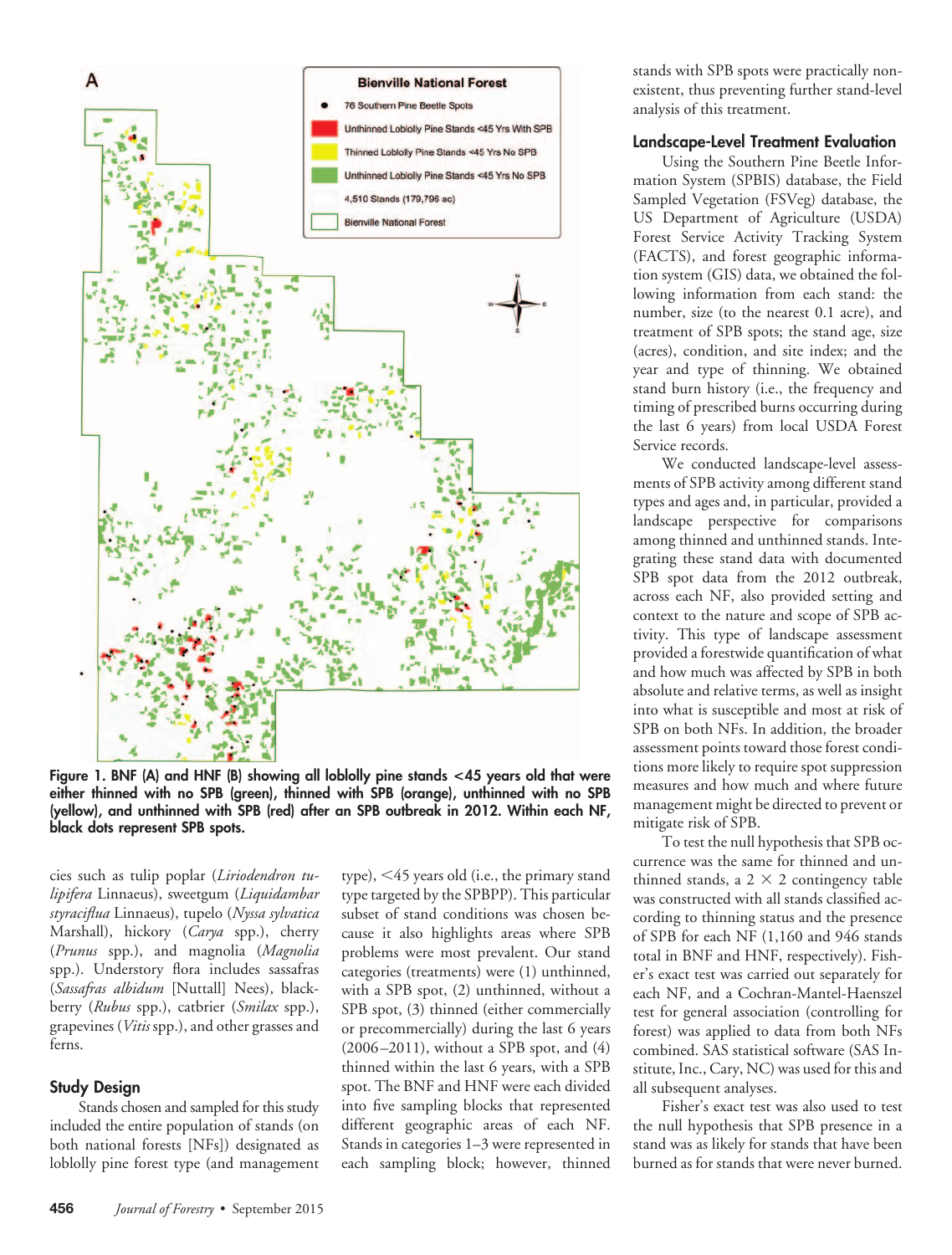

**Figure 1. Continued.**

Contingency table "exact" tests were carried out separately for each NF to test for association between SPB occurrence and number of burns and between SPB occurrence and years since last burn.

Treatment comparisons were carried out on the following measurements obtained from the SPBIS data for all stands in the sampling study (see Stand-Level Treatment Evaluation below): stand age, stand area, susceptible area (stand area less inclusions), site index, number of burns, and years since the most recent burn (or age if never burned). The mixed model included the fixed-effects forest, treatment and for $est \times$  treatment interaction, and random effects block (forest) and treatment  $\times$  block (forest).

To investigate the best predictors of spot size and spot number, a model selection method (using Proc GLMSELECT) was ap-

plied to the entire set of measurements of tree size and density plus stand characteristics obtained for all stands in the sampling study, including the two thinned stands with spots in the HNF  $(n = 164)$ . The selection method was stepwise, and the criterion used to terminate addition of variables was Mallows Cp. Forest was included in the list of potential predictors. Thinning status was not included in the list of predictors because this was one of the factors in the selection of stands in the sampling study and because it was of interest to assess the importance of various effects of thinning as reflected in tree growth and density. Spot number and size were regarded as 0 for stands with no SPB in these analyses. Variables were transformed where necessary to better meet model assumptions. The model selection was repeated on the subset of stands with spots  $(n = 58)$  to focus on factors that are related to the severity of infestation.

## **Stand-Level Treatment Evaluation**

We sampled multiple stands per treatment on each NF  $(n = 20$  per treatment from BNF and  $n = 33$  per treatment from HNF). In addition, we sampled the only two thinned stands with a SPB spot that occurred on the HNF (Figure 1). Field sampling consisted of establishing three 10-factor basal area prism plots per stand (proximal to the SPB spot in stands with spots), with a minimum of 300 ft between plots and 100 ft from any stand edge. Within each plot, we recorded species and dbh of all trees  $>4$  in. and height and previous 10-year radial growth increment (to the nearest in.) from one dominant or codominant loblolly pine tree per plot, selected based on being closest to plot center. These data allowed us to quantify differences in stand composition among the chosen stand types to determine how SPB outbreak occurrence was affected.

We compared dbh, height, 10-year radial growth, relative growth, basal area, pine volume, and tree density among treatments using a mixed-model analysis of variance (ANOVA) to account for the hierarchical design of the sampling study. Proc MIXED was used to fit a model with forest, treatment, and forest  $\times$  treatment as the fixed effects and block(forest), treatment  $\times$  block, and stand (block  $\times$  treatment  $\times$  forest) as random effects. The two thinned stands with spots in HNF were excluded from these analyses, and data were transformed when necessary to improve homogeneity of variance and normality of errors. Means were compared via orthogonal contrasts using the estimate statement to compare the thinned treatment with the unthinned treatment and the unthinned-without SPB treatment to the unthinned-with SPB treatment.

Correlations among stand means for plot-level and stand-level measurements were obtained to determine whether analysis of covariance should be carried out to assess differences among treatments after accounting for properties such as stand age and burn frequency. Results led to performing analysis of covariance on stand means for dbh, height, 10-year radial growth, relative growth, basal area, pine volume, and trees per acre with stand age as the covariate. The mixed-model fixed effects were forest, treatment, forest  $\times$  treatment interaction, and the covariate stand age, and random effects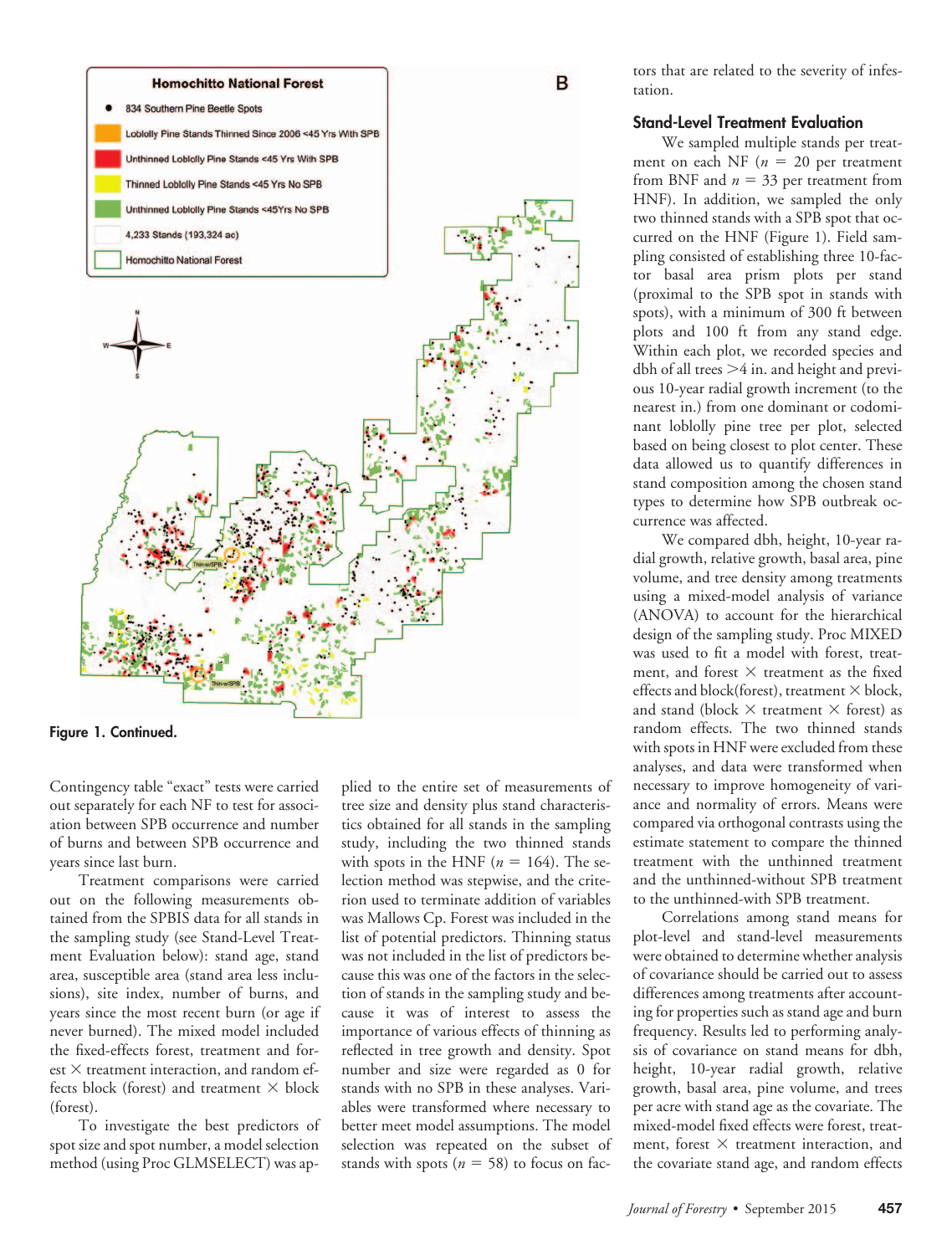**Table 1. Prevalence of SPB spots on thinned and unthinned loblolly pine stands <45 years old in the BNF and HNF in Mississippi, USA, during 2012.**

| NF         | Stand<br>thinned? | SPB spots<br>present? | No.<br>stands | $%$ of<br>total | Total ac | $%$ of<br>total ac | Total<br>spots | % of total<br>spots |
|------------|-------------------|-----------------------|---------------|-----------------|----------|--------------------|----------------|---------------------|
| <b>BNF</b> | Yes               | Yes                   | $\Omega$      | $\theta$        | $\Omega$ | $\overline{0}$     | $\mathbf{0}$   | $\mathbf{0}$        |
|            |                   | No                    | 87            | 7.5             | 3,394    | 8.2                |                |                     |
|            | No                | Yes                   | 46            | 4.0             | 2,276    | 5.1                | 76             | 100                 |
|            |                   | No                    | 1,027         | 88.5            | 39,317   | 87.4               |                |                     |
| Total      |                   |                       | 1,160         |                 | 44,987   |                    | 76             | 100                 |
| <b>HNF</b> | Yes               | Yes                   | 2             | 0.2             | 38       | 0.1                | 2              | 0.3                 |
|            |                   | No                    | 58            | 6.1             | 2,594    | 6.4                |                |                     |
|            | No                | Yes                   | 163           | 17.2            | 9,246    | 22.7               | 832            | 99.7                |
|            |                   | No                    | 723           | 76.4            | 28,759   | 70.7               |                |                     |
| Total      |                   |                       | 946           |                 | 40,684   |                    | 834            | 100                 |

were block(forest) and treatment  $\times$  block-(forest). In addition, to account for burn status (burned or not), a second mixed-model analysis was performed with fixed effects forest, treatment, burn, and all interactions and random factors block(forest) and treatment  $\times$  block(forest). Treatment contrasts were evaluated separately by forests for stands that had or had not been burned.

## **Results and Discussion**

The USDA Forest Service definition of SPB "outbreak" status is met by having  $>1$ SPB spot per 1,000 acres of host type, and severe outbreak is defined as  $>3$  SPB spots per 1,000 acres of host type (Price et al. 1998). By this definition, SPB activity on the BNF was considered low and not at outbreak levels with only 76 total spots in 145,310 acres of susceptible host type (0.52 spot per 1,000 acres of host type) (Figure 1A). In contrast, SPB activity on the HNF was considered high and well over severe outbreak levels with 834 spots in 170,000 acres of host type (4.9 spots per 1,000 acres of host type) (Figure 1B). Because of the low number of spots on the BNF (and lower average spot size:  $BNF = 0.88$  acres and  $HNF = 2.31$  acres), it was reasonable to believe that the SPB spots were confined to only the most susceptible (i.e., unthinned) stands. However, with the relatively high number of spots on the HNF, much more beetle activity was expected in less susceptible stands (Mason et al. 1985) as there was high SPB activity uniformly across the NF. Although there were some infestations in low- to moderate-hazard forest types (i.e., 33 spots or 4% of infestations), the overwhelming majority of spots occurred in loblolly pine forest type (i.e., 637 spots or 76% of all spots on the HNF). Other highly susceptible forest types (i.e., loblolly pine-hardwood, shortleaf pine, and mixed yellow pine in-

cluding loblolly, shortleaf, and longleaf pine) accounted for only 164 (20%) of all spots. Within the loblolly pine forest type on the HNF, more spots (382) occurred in stands (227) that were  $\leq$  45 years old than in older loblolly stands (255 spots and 182 stands, respectively). In addition, in those stands <45 years old with SPB, average spot size was greater (2.05 versus 0.82 acres), and a higher percentage of spots required suppression measures (58% versus 26%) than spots in the older cohort of loblolly stands. Based solely on the beetle activity that occurred on the HNF, loblolly stands  $\leq 45$ years old incurred the greatest impact from SPB.

In the loblolly pine stands  $\leq 45$  years old that we examined in this study, we found that thinned stands were much less likely to incur SPB damage on either NF (Table 1). SPB spots were not present in thinned stands anywhere on the BNF, whereas SPB spots occurred on only 0.2% of stands that had been thinned in the past 6 years on the HNF. The proportion of stands (unthinned and thinned) that contained SPB spots was greater on the HNF (17%) than on the BNF (4%). Comparing thinned and unthinned stands separately for each NF, the proportion with SPB spots was significantly greater for unthinned stands for both the BNF (*P* 0.044) and the HNF  $(P = 0.001)$ . This difference is not surprising given that only 2 of 910 spots occurred in stands thinned in the previous 6 years before the SPB activity. Individual thinned stands might be less susceptible to SPB as shown by a number of studies, no studies have shown that recently thinned stands would virtually escape attack from SPB, even during high SPB activity, as occurred on the HNF. The two stands that had been attacked had been thinned 5 and 6 years previously and were therefore repre-

sentative of the oldest thinning treatment examined. Plot data and tree metrics from these two thinned stands with SPB failed to reveal any obvious indicators of increased susceptibility, although they were older and contained larger pines than the averages of thinned stands without SPB.

We examined several individual tree metrics that provide a picture of stand characteristics and individual tree health and vigor (Table 2). As expected, there were significant differences between the thinned stands and unthinned stands in several tree and stand metrics (Table 2). The thinned stands on both national forests had significantly lower trees per acre (pine and all species combined) and significantly lower basal area (pine and all species combined) than the unthinned stands (Table 2). The average pine basal areas for the thinned stands was  $<$ 90 ft<sup>2</sup>/acre, close to the recommended thinning target for SPB prevention (80  $\text{ft}^2$ / acre), and  $>$ 120 ft<sup>2</sup>/acre for the unthinned stands, the trigger point to recommend thinning to prevent SPB infestation (Nowak et al. 2008). Pine dbh was significantly greater in the thinned versus unthinned stands on the HNF, but not on the BNF, reflecting the expected patterns associated with the timing of thinning (e.g., at commercial age on the HNF versus numerous precommercial thinnings on the BNF). Pine height of thinned stands was significantly less than that of unthinned stands on the BNF, again, presumably due to the emphasis on precommercial thinnings at relatively younger ages. However, 10-year radial growth was greater in thinned stands than in unthinned stands on the BNF. Unthinned stands were significantly older than thinned stands on the BNF, but there were no significant differences in stand age on the HNF. Because the thinned stands on the BNF were younger than unthinned stands, this may account for the lack of differences in pine dbh and pine volume.

In addition to comparing thinned versus unthinned stands, this study examined individual tree metrics between unthinned stands without SPB (No thin–no SPB) and unthinned stands with SPB (No thin–with SPB) (Table 2). There were several significant differences between the No thin–no SPB stands and the No thin–with SPB stands. On both NFs, the No thin–no SPB stands had significantly smaller pine dbh, tree height, and pine volume than the No thin–with SPB stands. These differences may be explained by the fact that the No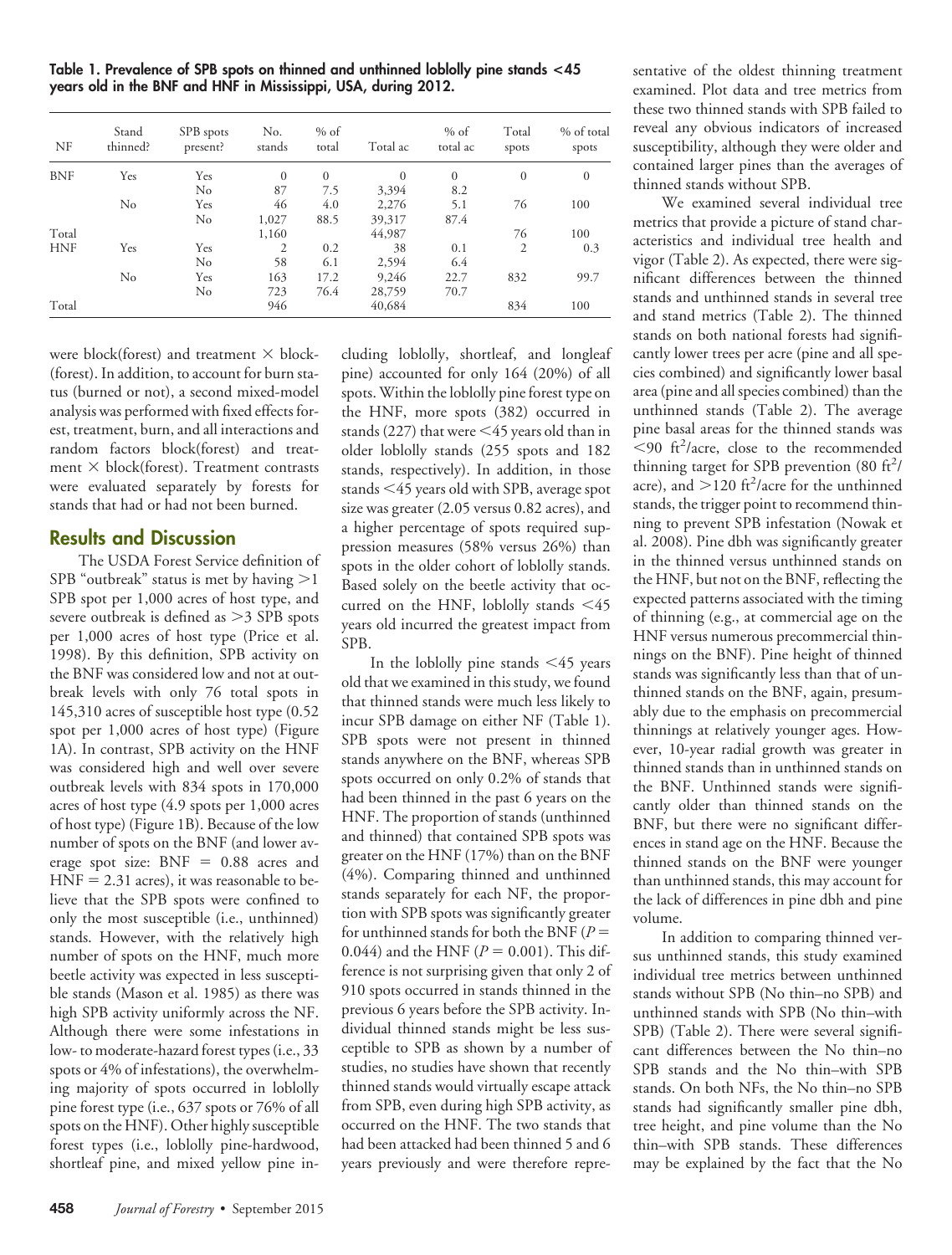|  |  | Table 2. Stand characteristics of the BNF and HNF during 2012-2013. |  |  |  |  |  |  |  |
|--|--|---------------------------------------------------------------------|--|--|--|--|--|--|--|
|--|--|---------------------------------------------------------------------|--|--|--|--|--|--|--|

|                           |                       |                   |                            | P value                           |                                        |
|---------------------------|-----------------------|-------------------|----------------------------|-----------------------------------|----------------------------------------|
| NF                        | Thin–no<br><b>SPB</b> | No thin-no<br>SPB | No thin-with<br><b>SPB</b> | Thin-no SPB vs.<br>No thin-no SPB | No thin-with SPB<br>vs. No thin-no SPB |
| <b>BNF</b>                |                       |                   |                            |                                   |                                        |
| Dbh, pine (in.)           | 9.5                   | 9.4               | 10.5                       | 0.331                             | 0.026                                  |
| Dbh, all species (in.)    | 9.6                   | 9.4               | 10.2                       | 0.619                             | 0.056                                  |
| TPA, pine                 | 237                   | 397               | 318                        | 0.010                             | 0.143                                  |
| TPA, all species          | 243                   | 433               | 387                        | 0.002                             | 0.419                                  |
| BA, pine                  | 86                    | 135               | 145                        | 0.001                             | 0.332                                  |
| BA, hardwood              | 2.6                   | 7.6               | 9.9                        | 0.013                             | 0.415                                  |
| BA, total                 | 89                    | 143               | 156                        | 0.001                             | 0.282                                  |
| Height (ft)               | 61                    | 68                | 75                         | 0.001                             | 0.006                                  |
| Pine volume $(x^{1/3})$   | 2.36                  | 2.43              | 2.70                       | 0.052                             | 0.024                                  |
| 10-yr radial growth (in.) | 1.8                   | 1.2               | 1.2                        | 0.001                             | 0.347                                  |
| Stand age (yr)            | 20.4                  | 25.7              | 30.5                       | 0.001                             | 0.002                                  |
| Stand size (ac)           | 41                    | 41                | 45                         | 0.724                             | 0.471                                  |
| Site index                | 93                    | 87                | 89                         | 0.062                             | 0.586                                  |
| <b>HNF</b>                |                       |                   |                            |                                   |                                        |
| Dbh, pine (in.)           | 11.8                  | 9.7               | 10.8                       | 0.001                             | 0.004                                  |
| Dbh, all species (in.)    | 11.5                  | 9.7               | 10.6                       | 0.001                             | 0.009                                  |
| TPA, pine                 | 145                   | 391               | 314                        | 0.001                             | 0.069                                  |
| TPA, all species          | 173                   | 422               | 365                        | 0.001                             | 0.201                                  |
| BA, pine                  | 89                    | 158               | 149                        | 0.001                             | 0.299                                  |
| BA, hardwood              | 5.8                   | 6.9               | 10.1                       | 0.164                             | 0.149                                  |
| BA, total                 | 95                    | 164               | 159                        | 0.001                             | 0.598                                  |
| Height (ft)               | 77                    | 71                | 79                         | 0.287                             | 0.001                                  |
| Pine volume $(x^{1/3})$   | 2.9                   | 2.5               | 2.8                        | 0.002                             | 0.007                                  |
| 10-yr radial growth (in.) | 1.24                  | 1.18              | 1.17                       | 0.264                             | 0.824                                  |
| Stand age (yr)            | 25.6                  | 23.6              | 26.2                       | 0.499                             | 0.023                                  |
| Stand size (ac)           | 47                    | 43                | 53                         | 0.685                             | 0.029                                  |
| Site index                | 97                    | 98                | 98                         | 0.794                             | 0.818                                  |

TPA, trees per acre; BA, basal index.

thin–no SPB stands were significantly younger than the No thin–with SPB stands on both NFs (by  $4.8 \pm 1.5$  years on the BNF and by 2.67  $\pm$  1.2 years on the HNF). However, even with adjustment for age, pine volume was lower in the No thin–no SPB stands than in the No thin–with SPB stands on both NFs, probably a reflection of SPB's propensity for larger trees. Older pine stands have sometimes been considered to be more susceptible to SPB (Hicks et al. 1980), even though some studies have indicated no such pattern (Zhang and Zeide 1999, Friedenberg et al. 2007). Hicks et al. (1980) reported that the average age of attacked stands was 39 and 44 years old. In this study, there were differences due to age of stands with and without SPB spots, but even the tree age differences were relatively small,  $<$  5 years on average (Table 2). However, as discussed earlier, more SPB occurred in the stands  $\leq 45$  years old than in stands  $\geq 45$ years old. Perhaps other stand characteristics (e.g., time since last thin, tree size, or stand density) are more important than age to stand susceptibility. Further research and data analysis on the 2012 HNF outbreak might clarify the relationship between SPB attack and stand age.

We also compared differences in percentage of stands burned, number of burns per stand, and time since the last burn occurred between the No thin–no SPB and No thin–with SPB stands. The two forests exhibited different burning regimes based on the stands sampled, with only about onequarter of the stands (27%) burned on the BNF versus nearly one-half (47%) of the stands burned in the last 6 years on the HNF. There were no significant differences between the two treatments for any of the SPB measures on the BNF. However, on the HNF, there were significant differences among treatments  $(P = 0.008)$  in percentage of stands burned with and without SPB spots. A significantly higher percentage  $(P =$ 0.002) of No thin–no SPB stands were burned (67%) than No thin–with SPB stands (28%) (Figure 2A). In addition, the percentage of recently burned stands (in the previous 2 years) was significantly higher  $(P = 0.003)$  for No thin–no SPB stands (55%) than for No thin–with SPB stands (19%) (Figure 2B). Finally, the percentage of stands burned at least twice was higher  $(P = 0.005)$  for No thin–no SPB stands (57%) than for No thin–with SPB stands  $(28%)$ .

When burn versus unburned was factored in for all treatments, there were few burn  $\times$  treatment effects. In comparing the results for burned and unburned stands with those in Table 2, similar patterns emerged with respect to the direction and significance of the difference for most measurements. An exception is hardwood basal area, one measurement for which the treatment  $\times$  burn interaction was significant ( $P = 0.011$ ). In both NFs, hardwood basal area was significantly greater in the No thin–with SPB stands than in the No thin–no SPB only for burned stands (Figure 3), whereas the reverse trend was seen (although nonsignificant) for unburned stands. As a result, there was a significant treatment  $\times$  burn interaction for the No thin–no SPB versus the No thin–with SPB comparison. When burn status is ignored (see Table 2) the contrast (No thin–no SPB versus No thin–with SPB) is not significant for hardwood basal area (Figure 3).

We also examined correlations between average spot size and the number of SPB spots per stand compared with those for other stand variables, including pine diameter, pine volume, pine trees per acre, and burning history. This analysis was performed for both forests combined ( $n = 58$ ) spots). The only correlations found to be significant were between average spot size and pine height ( $P = 0.0104$ ). The model selection procedure (PROC GLMSELECT) was applied to data for all stands  $(n = 164)$  to identify combinations of variables that are associated with spot size and number of spots. The model selected to describe average spot size (square root transformed) based on data from all stands included the predictors height, stand size, total basal area, and time since the last burn. The fitted model explained 27% ( $R^2 = 0.27$ ) and the coefficient for each predictor was positive, indicating that spot size tended to increase with tree height, stand size, total basal area, and years since the last burn. Similar results were obtained for number of spots per stand  $(R^2 =$ 0.27). Number of spots per stand tended to increase with pine height, stand size, total basal area, and years since the last burn. Stand size was significantly greater for unthinned stands with SPB than for stands without SPB on the HNF  $(P = 0.029)$ , suggesting that patch size has a positive influence on the success of SPB.

Although the benefits of thinning to reduce SPB impact on individual stands have been documented, the relationship between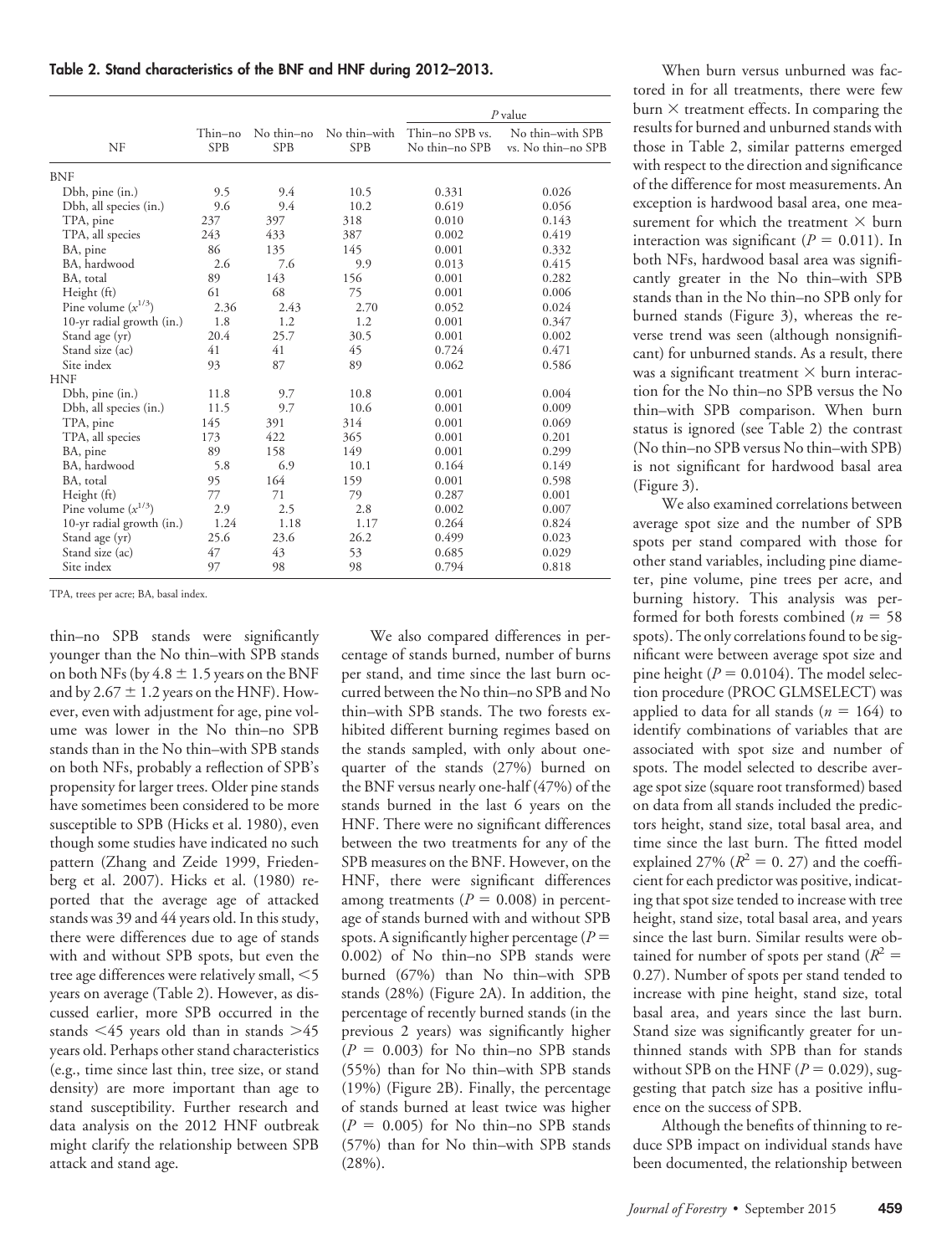

**Figure 2. Percentage of stands on HNF in two treatments (No thin–with SPB and No thin–no SPB) that were burned or not burned in the previous 6 years before the study in 2012 (A); not burned in the past 6 years, burned in only in 2–6 years before or burned in the past 2 years before the study in 2012 (B); and not burned in the past 6 years, burned once in the past 6 years, or burned more than 2 times in the past 6 years prior to the study in 2012 (C). Reported** *P* values are from the  $\chi^2$  analysis comparing No thin–with SPB and No thin–no SPB.

SPB impacts and prescribed fire is less certain (Fettig et al. 2007). In one of the few published studies examining the relationship between SPB and prescribed burning, Cameron and Billings (1988) reported that prescribed fire in young  $(<$ 10 years old) loblolly and slash pine plantations in east Texas were associated with increased SPB incidence during an outbreak. Other studies on bark beetles and prescribed fire in the southern United States (Santoro et al. 2001, Sullivan et al. 2003) have had mixed results with no demonstrated link between bark beetles and tree mortality, even though some bark beetle activity may have increased.

Burning can change stand structure, as does thinning, and the amount of competition for resources (Cain 1993), both factors that have been shown to reduce a stand's susceptibility to SPB (Gara and Coster 1968, Johnson and Coster 1978, Hodges et al. 1979, Brown et al. 1987, Nebeker et al. 1992). Furthermore, reducing competing vegetation through prescribed fire could also increase residual pine tree vigor (Knebel and Wentworth 2007), which is often associated with increased tree resistance to SPB.

Reduced tree density and stand basal area as a result of thinning can increase tree vigor as defined by tree growth and stand

productivity. An increase in growing space and greater access to resources (e.g., water, nutrients and light) has been shown to result in greater tree defense capabilities against bark beetles. Increased tree vigor, oleoresin exudation pressure, and/or oleoresin flow associated with thinning is believed to potentially have a positive relationship with a tree's defensive capabilities against SPB attack (Hodges et al. 1979, Brown et al. 1987, Nebeker et al. 1992, Strom et al. 2002). Resin characteristics, such as increased flow rate and total volume, can help trees avoid SPB attacks (Hodges et al. 1979, Strom et al. 2002). Resin duct production has been shown to be associated with tree growth rate (DeAngelis et al. 1986), which in turn can affect tree susceptibility to SPB infestations (Coulson et al. 1974).

In addition to effects on tree vigor and tree resistance, thinning (and potentially prescribed burning) may reduce a stand's susceptibility to SPB due to the resulting increased distances between host stems (Gara and Coster 1968) and changes in the stands microenvironment through changes in pine and hardwood basal area (Thistle et al. 2004, 2011, Strand et al. 2009). Gara and Coster (1968) found that intertree distance is an important factor influencing the spread of infestations and is most likely associated with the distance that a pheromone plume can remain intact from a source. In fact, they concluded that SPB spot expansion was unlikely in stands that had an intertree spacing of 20 –25 ft. Mean intertree pine spacing in this study ranged from 10.5 ft (397 trees per acre) in unthinned stands to 17 ft (145 trees per acre) in thinned stands on the HNF (Table 2). Johnson and Coster (1978) further examined these factors and found that the probability of attack decreased with the distance between trees in small- to moderatesized infestations with only one or a few pheromone plume sources (i.e., clusters of newly infested trees at the edge of a spot, "spot heads"). They did not find a relationship between intertree distance and the probability of attack in large infestations with multiple pheromone sources or spot heads. Nebeker and Hodges (1985) concluded that infestations initiated in stands of <70 ft<sup>2</sup>/ac of basal area rarely expanded beyond 5 trees. Finally, studies have shown that more open stands allow greater dissipation and disruption of SPB pheromone like gases (used as a surrogate) via increased wind speed and turbulence, solar radiation, and temperature (Thistle et al. 2004, 2011).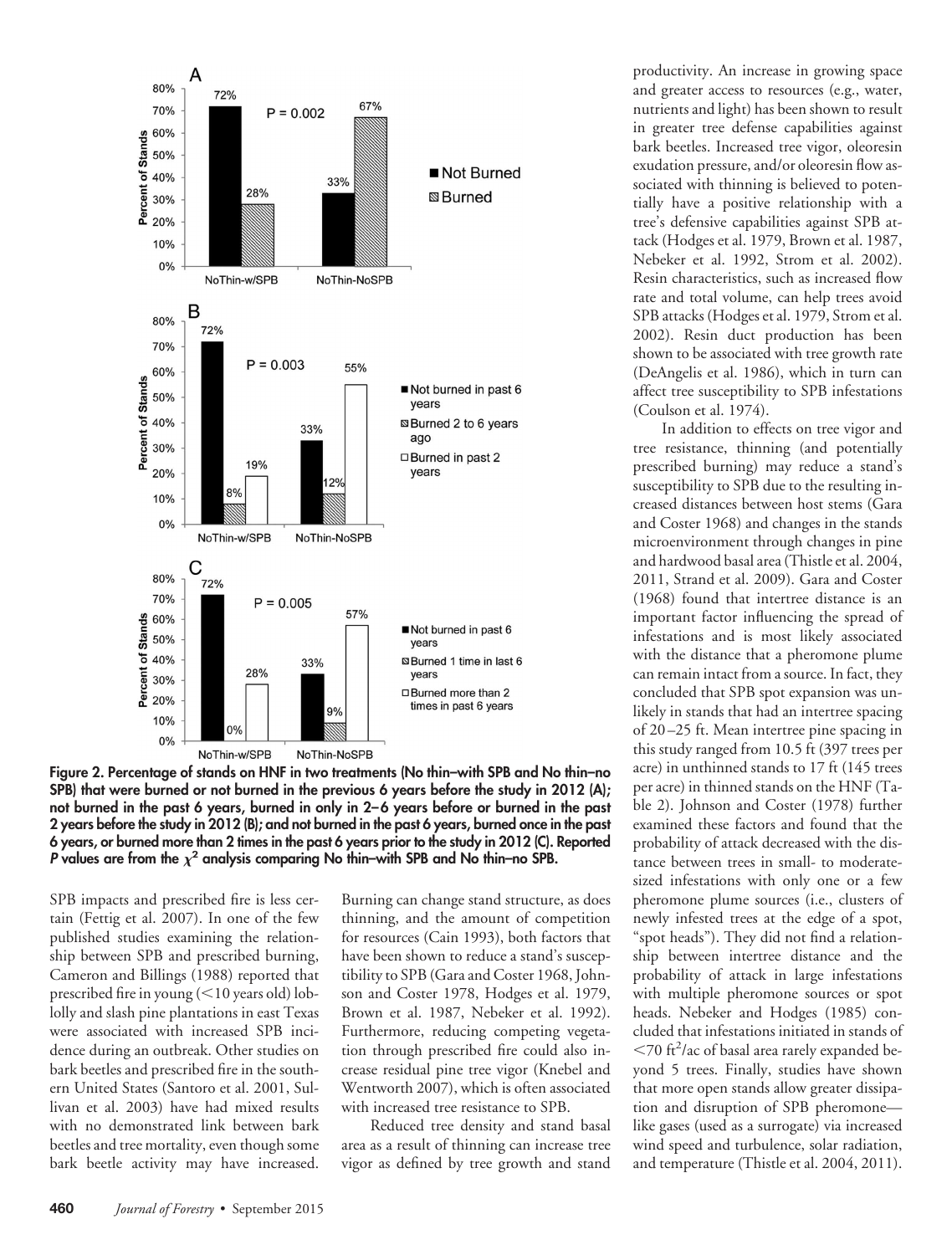

**Figure 3. Hardwood basal area on the BNF and HNF in three treatments (Thin–No SPB, No thin–with SPB, and No thin–no SPB). Within each NF, the difference between not burned** and recently burned is significant  $(P < 0.05)$ .

They surmised that opening the stand by thinning would make it more difficult for SPB to find the source of the aggregation pheromone and lead to lower spot initiation and success.

## **Conclusions**

Our study shows landscape-level effects of stand management on the incidence of SPB outbreak dynamics and strongly supports thinning and perhaps prescribed burning as effective management techniques to promote forest health and vitality. SPB was significantly less likely to attack and affect stands that had been thinned in the past 5– 6 years during latent SPB activity on the BNF and under severe outbreak conditions on the HNF. Differences in stand density, stand age, and stand size were shown to be associated with the lack of SPB in stands. In addition, this study showed that prescribed burning was associated with less SPB activity in unthinned stands on the HNF, where prescribed burning was frequently used, but not on the BNF. These data show that implementation of areawide SPBPP practices that reduce basal area and increase intertree spacing through thinning or prescribed burning can have both stand- and landscape-level impacts on SPB activity.

Proper stand management, including thinning and prescribed burning, has long been accepted as crucial to the vitality of forest resources. Our results have implications throughout North American forests. As SPB is currently affecting nontraditional areas (e.g., the northeastern United States, particularly New Jersey and New York), stand management will continue to be the best management strategy against this forest pest.

Thinning and prescribed fire are management tools often associated with western bark beetle species, and the implementation of these management activities has been shown to be beneficial in creating healthy forests and reducing losses from several species of bark beetles, including the mountain pine beetle (*Dendroctonus ponderosae* Hopkins), western pine beetle (*Dendroctonus brevicomis* LeConte), and spruce beetle (*Dendroctonus rufipennis* [Kirby]) (Zausen et al. 2005, Fettig et al. 2007, Wallin et al. 2008). Further, our results could also be applied to management of nonnative forest pests, such as the Sirex woodwasp (*Sirex noctilio* F.), a significant pest of southern yellow pines planted in the Southern Hemisphere (Haugen et al. 1990) and currently established in the northeastern United States (Dodds et al. 2010). Thinning to reduce stand basal area and increase interspacing as recommended for SPB has also been shown to be a significant management tool for *S. noctilio* (Haugen et al. 1990) and would likely be a primary management tool to combat *S. noctilio* if it were to become established in the southeastern United States (Chase et al. 2014).

#### **Endnotes**

- 1. For more information, see [www.fs.usda.](http://www.fs.usda.gov/detail/r8/forest-grasslandhealth/insects-diseases/?cid=stelprdb5448137) [gov/detail/r8/forest-grasslandhealth/insects](http://www.fs.usda.gov/detail/r8/forest-grasslandhealth/insects-diseases/?cid=stelprdb5448137)diseases/?cid=[stelprdb5448137.](http://www.fs.usda.gov/detail/r8/forest-grasslandhealth/insects-diseases/?cid=stelprdb5448137)
- 2. For more information, see [www.srs.fs.usda.](http://www.srs.fs.usda.gov/compass/2012/09/12/secretarys-honor-award-for-southern-pine-beetle-prevention-program/) [gov/compass/2012/09/12/secretarys-honor](http://www.srs.fs.usda.gov/compass/2012/09/12/secretarys-honor-award-for-southern-pine-beetle-prevention-program/)[award-for-southern-pine-beetle-prevention](http://www.srs.fs.usda.gov/compass/2012/09/12/secretarys-honor-award-for-southern-pine-beetle-prevention-program/)[program/.](http://www.srs.fs.usda.gov/compass/2012/09/12/secretarys-honor-award-for-southern-pine-beetle-prevention-program/)

## **Literature Cited**

BELANGER, R.P., AND B.F. MALAC. 1980. *Silviculture can reduce losses from the southern pine bee-* *tle*. USDA For. Serv., Agri. Handbk. 576, Combined Forest Research and Development Program, Washington, DC. 17 p.

- BELANGER, R.P., R.L. HEDDEN, AND P.L. LORIO JR. 1993. Management strategies to reduce losses from the southern pine beetle. *South. J. Appl. For.* 17:150 –154.
- BIRT, A. 2011. Risk assessment for the southern pine beetle, Coulson, R.N., and K.D. Klepzig (eds.). *Southern pine beetle II*. USDA For. Serv., Gen. Tech. Rep. SRS-140, Southern Research Station, Asheville, NC. 512 p.
- BROWN, M.W., T.E. NEBEKER, AND C.R. HONEA. 1987. Thinning increases loblolly pine vigor and resistance to bark beetles. *South. J. Appl. For.* 11:28 –31.
- BURKHART, H.E., H.L. HANEY JR., J.D. NEW-BERRY, W.A. LEUSCHNER, C.L. MORRIS, AND D.D. REED. 1986. Evaluation of thinning for reduction of losses from southern pine beetle attack in loblolly stands. *South. J. Appl. For.* 10:105–108.
- CAIN, M.D. 1993. A 10-year evaluation of prescribed winter burns in uneven-aged stands of *Pinus taeda* L. and *P. echinata* Mill.: Woody understory vegetation response. *Int. J. Wildl. Fire* 3:13–20.
- CAMERON, R.S., AND R.F. BILLINGS. 1988. Southern pine beetle: Factors associated with spot occurrence and spread in young plantations. *South. J. Appl. For.* 12:208 –214.
- CHASE, K.D., K.J.K. GANDHI, AND J.J. RIGGINS. 2014. Effects of forest type and management on native wood wasp abundance (Hymenoptera: Siricidae) in Mississippi, United States. *J. Econ. Entomol.* 107:1142–1149.
- CLARKE, S. 2003. Review of the operational IPM program for the southern pine beetle. *Integr. Pest Manage. Rev.* 6:293–301.
- CLARKE, S.R., AND J.T. NOWAK. 2009. *Southern pine beetle*. USDA For. Serv., For. Insect and Dis. Leaflet 49, FS-R6-RO-FIDL49, Pacific Northwest Region, Portland, OR. 8 p.
- COULSON, R.N., F.P. HAIN, AND T.L. PAYNE. 1974. Radial growth characteristics and stand density of loblolly pine in relation to the occurrence of the southern pine beetle. *Environ. Entomol.* 3:425– 428.
- COULSON, R.N., AND K.D. KLEPZIG (EDS.). 2011. *Southern pine beetle II.* USDA For. Serv., Gen. Tech. Rep. SRS-140, Southern Research Station, Asheville, NC. 512 p.
- DEANGELIS, J.D., T.E. NEBEKER, AND J.D HODGES. 1986. Influence of tree age and growth rate on the radial resin duct system in loblolly pine (*Pinus taeda*). *Can. J. Bot.* 64: 1046 –1049.
- DODDS, K., P. DE GROOT, AND D. ORWIG. 2010. The impact of *Sirex noctilio* in *Pinus resinosa* and *Pinus sylvestris* stands in New York and Ontario. *Can. J. For. Res.* 40:212–223.
- FETTIG, C.J., K.D. KLEPZIG, R.F. BILLINGS, A.S. MUNSON, T.E. NEBEKER, J. NEGRON, AND J.T. NOWAK. 2007. The effectiveness of vegetation management practices for prevention and control of bark beetle infestations in coniferous forests of the western and southern United States. *For. Ecol. Manage.* 238:24 –53.